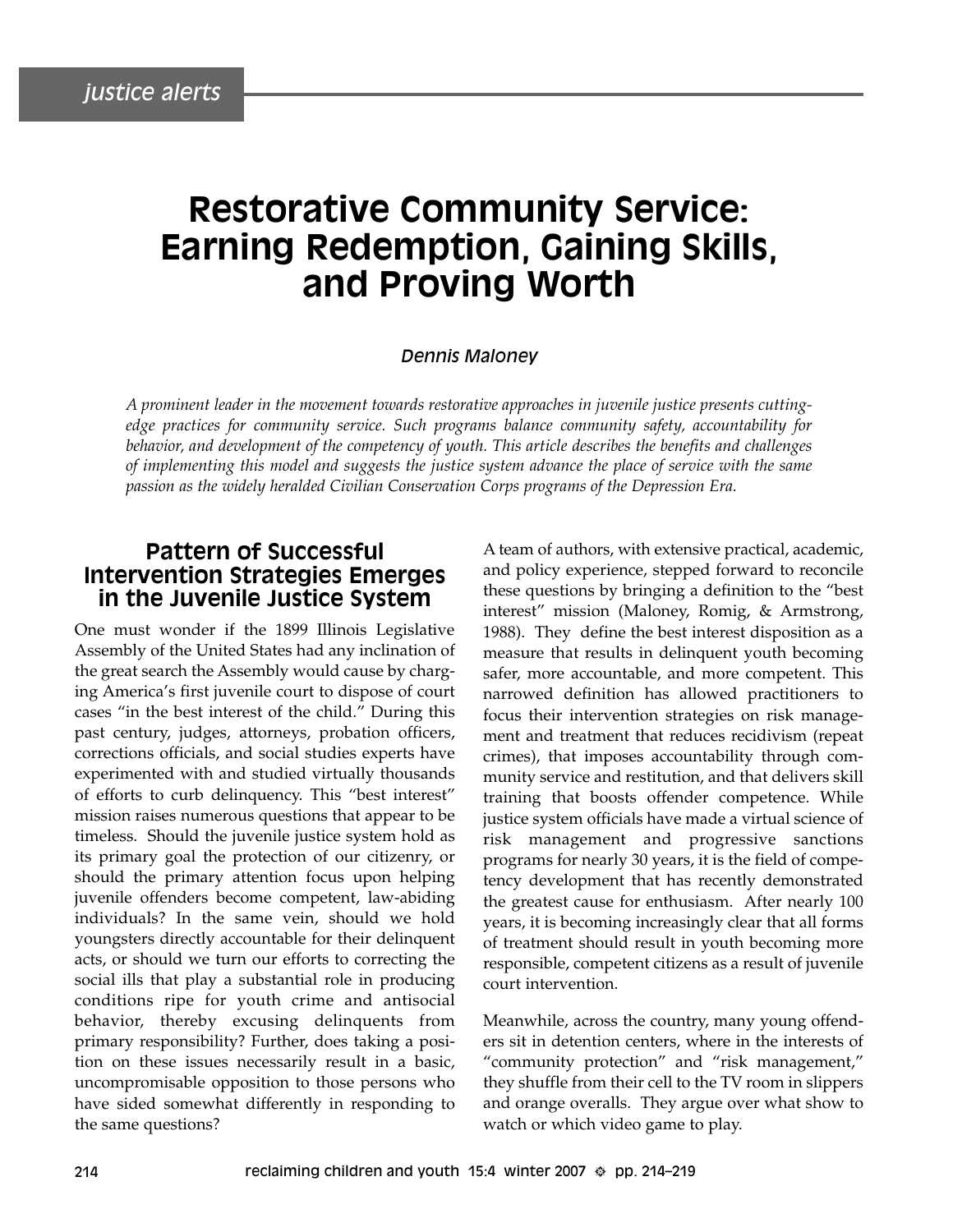Given the offense histories of these youths, society must ask: Which approach advances genuine public safety? Which approach gives priority to the offender's responsibility for restoration? Which approach imparts values and behavior patterns necessary for long-term change? Which approach begins the process of reintegration of offenders into communities by helping to build a sense of belonging and changing public perception of these youths?

Service and various forms of unpaid labor have long been used as sanctions in the American juvenile and criminal justice systems. Some early efforts focused on useful work, and some youth programs taught vocational skills. For example, in the early 20th century, the McLaren School for Boys, a state correctional facility in Oregon, operated as a full-fledged shoe and bootmaking manufacturing center. Delinquent boys were trained to design and construct shoes and boots and left the school prepared to work as cobblers. Hence, McLaren and many other juvenile correctional institutions were designated as training centers or training schools as opposed to reformatories or reform schools.

Unfortunately, McLaren's attempts were not widely replicated. Unpaid labor by youths and adults helped line the pockets of wardens and local businessmen. Concerned about exploitation of both children and adults, states had already begun restricting prison labor practices by the end of the 19th century.

Community service was not used significantly again until 1966 in Alameda County, California, when municipal judges initiated a program requiring traffic offenders to perform unpaid labor. By the mid-1970s, criminal justice leaders, recognizing the tremendous potential of these sanctioning options, began initiating community service and restitution programs.

Judge Albert Kramer of Quincy Court, Massachusetts, became a spokesperson for the community service movement, and his "Earn-It" program became a national model for victim restitution and community service programming.

In 1978, the Office of Juvenile Justice and Delinquency Prevention (OJJDP) launched a \$23 million initiative that enabled 58 jurisdictions nationwide to develop pilot restitution and service programs in juvenile courts and juvenile justice agencies. The Law Enforcement Assistance Administration provided similar support for programs for adult offenders.

Although federal funding for community service decreased significantly by the late 1980s, an estimated 500 community service programs were operational nationwide as of 1990.

However, positive changes in the offender rarely are discussed as objectives of community service, and punitive, menial assignments are the rule in many courts. Community service simply is not afforded the attention it deserves as a sanction capable of influencing offenders' attitudes or providing public benefits.

If community service is to realize its full potential, it must be placed within a new mission for community supervision that gives priority to these restorative and rehabilitative goals.

#### *The Balanced and Restorative Justice Approach to Juvenile Justice*

The Balanced and Restorative Justice Approach is a mission statement that incorporates the goals of community safety, accountability, and competency in every dispositional order. This mission allows juvenile justice systems and agencies to improve their capacity to ensure community protection and accountability of the offender and the system. It also enables offenders to become more competent and productive citizens (See Figure 1).

The balanced approach is justice is best served when the community, victims, and youth receive balanced attention, and all gain tangible benefits from their interactions with the juvenile justice system. The Balanced and Restorative Justice Approach is based on three performance objectives geared to each of the three "clients" of juvenile justice.

**Community Safety.** The public has a right to a safe and secure community and must be protected during the time the offender is under juvenile justice supervision. Juvenile justice must provide a range of intervention alternatives geared to the varying risks presented by offenders.

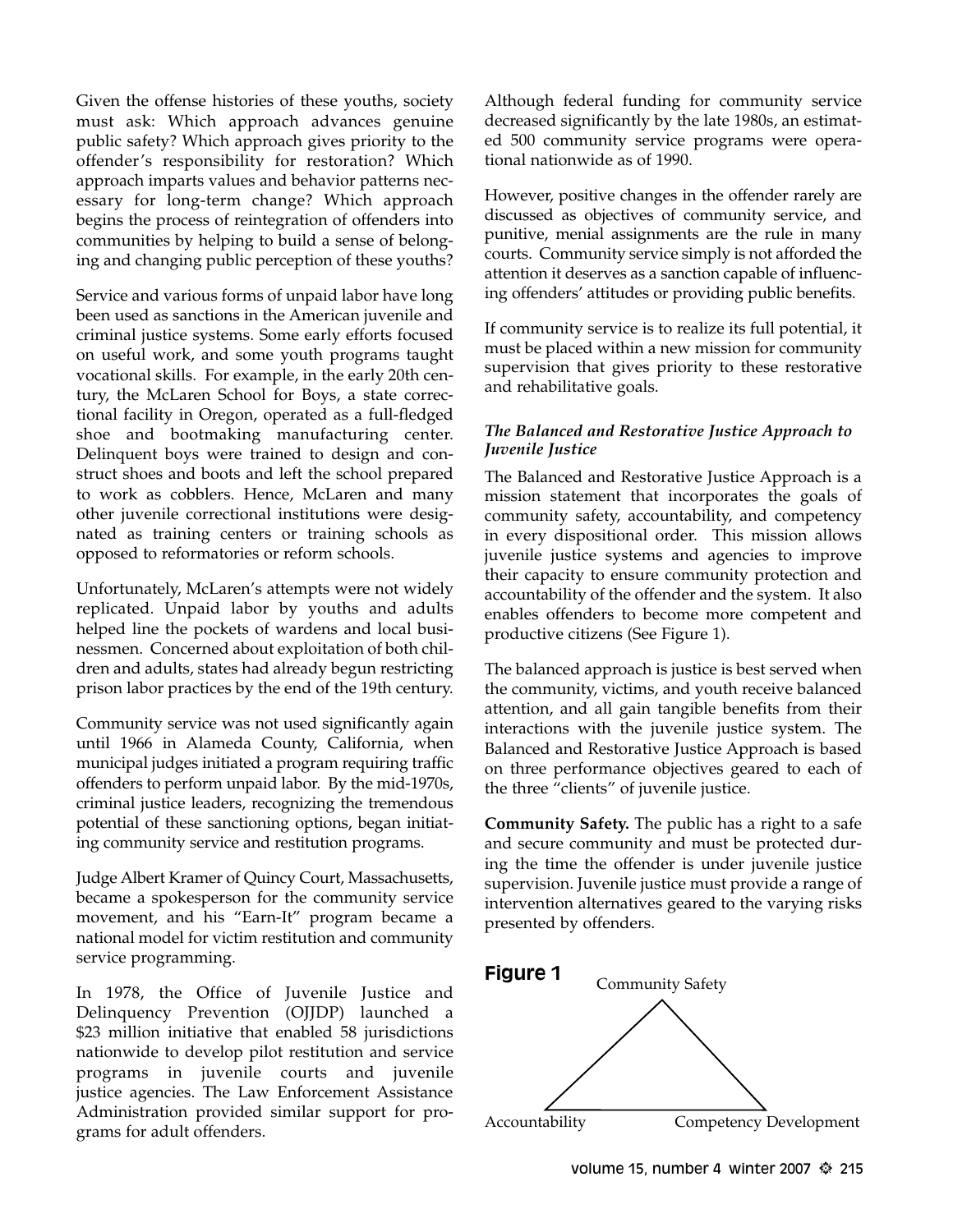**Accountability.** Victims and communities should have their losses restored by the offenders making reparation, and victims should be empowered as active participants in the juvenile justice process.

**Competency Development.** Rather than simply receive treatment and services that suppress problem behavior, offenders who come within the jurisdiction of the court should make measurable improvements in their ability to function as productive, responsible citizens.

Using these performance objectives, the most common traditional approach to community supervision, casework probation, warrants critical scrutiny.

#### *Limitations of Casework Probation*

Casework probation for supervising, sanctioning, rehabilitating, and reintegrating offenders is difficult to defend as a sanction that delivers tangible community safety or accountability. Casework probation relies on a judge to order a set of rules or conditions for the offender to follow. The conditions are typically negative: "Cease acquaintance with delinquent peers," "Refrain from use of alcohol or drugs," "Avoid contact with victims," and the catchall, "No further law violations."

To this list of don'ts, a list of dos is added. This generally requires that offenders participate in services or activities such as counseling, drug education, family therapy, tutoring, special education classes, and job preparation to help them with their underlying problem. However, casework probation has one serious shortcoming: There is little, if any, attention paid to outcomes. Neither the prohibitions nor the prescribed activities require that the offender do anything beyond showing up for a counseling session or school.

A close look at these probation practices illustrates inherent weaknesses and erroneous underlying assumptions in the juvenile probation system. First, expecting a single probation officer, who may be responsible for tracking 100 or more offenders, to influence the behavior of these people is farfetched. Second, simply ordering offenders to cease certain behaviors or even adopt positive behaviors assumes they have the skills to do so, which is often incorrect.

There is little in the casework probation system to reinforce either accountability or a sense of bonding between the offender and the community.

These assumptions may explain the findings of Dennis Romig (1992) who reviewed more than 12 major studies on juvenile probation in the United States involving 3,000 youths. In his book, *Justice for Our Children,* Romig says, "The results were conclusively negative. Casework probation is not effective in the rehabilitation of delinquent youth."

Given the passive nature of probation casework, Romig's findings are not surprising. There is little in the probation system to reinforce with accountability or a sense of bonding between the offender and the community.

### *Potential of Community Service*

In contrast, community service offers tremendous potential to fulfill the objectives of the Balanced and Restorative Justice Approach mission. For example, young offenders in community service work crews may be under adult supervision four, five, or even six days a week for several hours a day. The adult supervisor not only observes the young person's work habits but detects whether he or she arrives for work intoxicated or under the influence of drugs. Further, because offenders often work beside others, staff can observe and monitor disruptive or violent tendencies that warrant more intensive supervision. More advanced community service programs incorporate victim restitution stipends credited as an element of hours served thereby delivering direct benefits to crime victims.

Accountability is at the very heart of the community service philosophy. Although courts may use coercive measures to ensure that offenders comply with orders, ultimately it is up to the offender to arrive at worksites on time and put in the required hours.

Offenders, in effect, sign a social contract that says: "If you commit a crime against your fellow citizens, you have damaged the peace as well as general quality of life of the community. You will work to earn restitution to repay your crime victim. You can also expect to give up time and energy to perform work that will provide restoration to the community for the disruption as well as for financial losses incurred (e.g., vandalism, police time)." Although offenders may not like being on work detail, those who complete service orders have nonetheless chosen to fulfill an obligation. This demands a more active personal commitment than visiting a probation officer.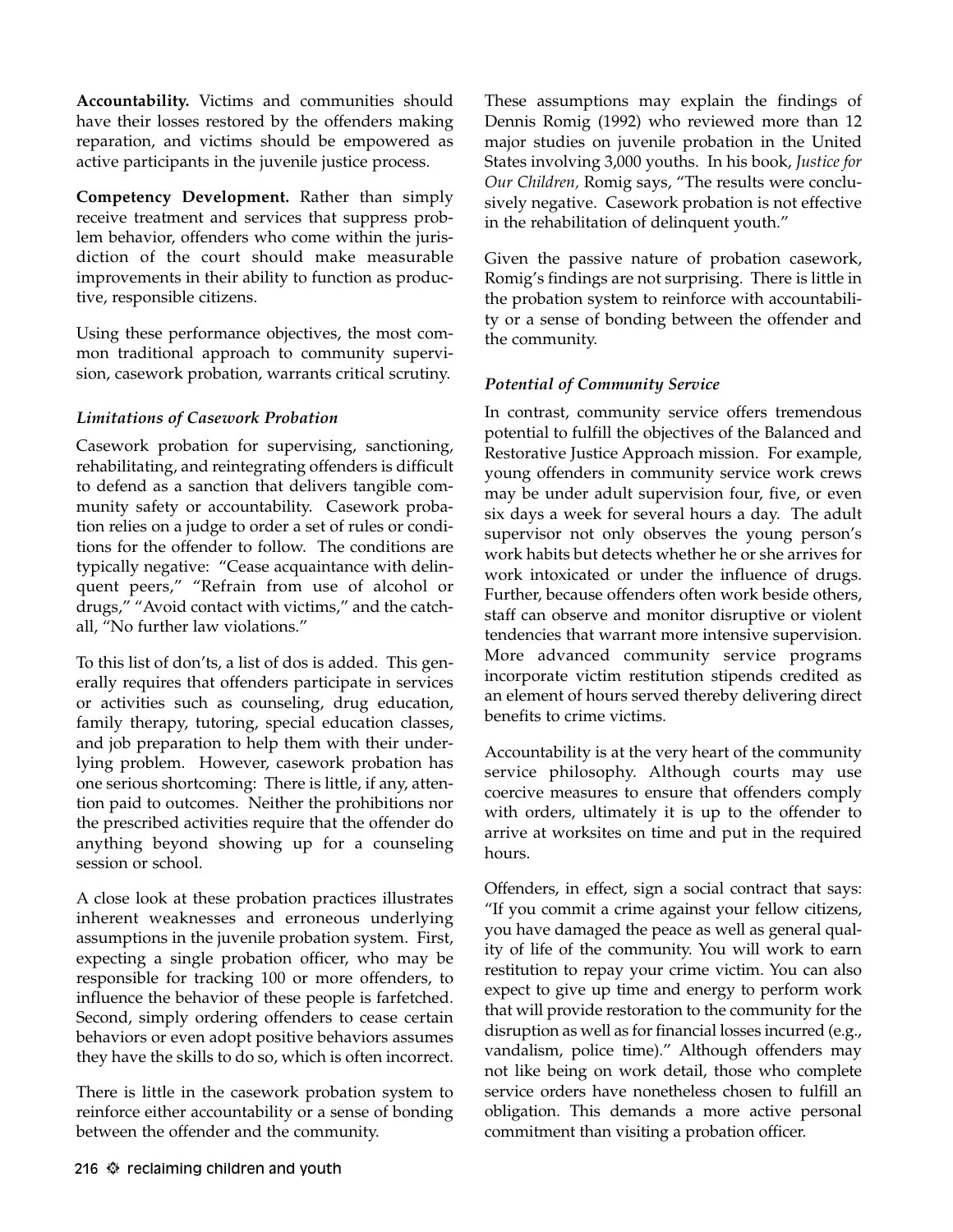In addition, the potential for competency development is strong with well-run community service programs. The basic habits of reporting to work on time, cooperation with co-workers, following instructions, accepting constructive criticism and finishing tasks can be carried over into life in the community. More sophisticated community service programs even provide vocational training opportunities that complement the basic program. Others reward workers who do a good job with a referral to a public or private employment agency. When offenders complete their community service hours at a nonprofit agency in the community, it is not uncommon for the agency to recognize their work with positive reference letters, commendation gatherings, or even permanent employment.

If public safety, accountability, and competency are important goals to be achieved during the dispositional phase of juvenile proceedings, then a well-run community service program is strategically suited to deliver results. The added outcomes of achieving genuine gains for communities set this requirement apart from any disposition that simply seeks to control behavior of adjudicated youth.

#### *Principles of Restorative Service*

Community service operates at its best when the work is seen by the crime victim, the entire community, and the young offenders as honorable and worthwhile and when it improves citizens' lives. The following principles can help juvenile justice systems design projects that fulfill the full potential of community service as an intervention capable of meeting the goals of the Balanced and Restorative Justice Approach.

Interestingly, the higher plane approach to community service is not that much more costly or time consuming than traditional programs, and the benefits are invaluable.

I. Worthwhile Work:

The benefits of meaningful service work should be apparent to youth. If it is not, a brief explanation may be necessary. For example, before beginning a brush clearing project, the project leader should discuss the fire hazards caused by brush and highlight the fire prevention benefits of the cleanup. In Deschutes County, Oregon, young adult workers constructing a shelter for battered women and rape victims clearly understood how

meaningful their task was. They asked to continue their work after their sentences expired.

II. Youth as Resources:

When community service operates on its highest plane, the work is the focus of attention, and workers are treated as essential resources needed to complete the job. Many delinquents have been on everybody's "most unwanted" list since early childhood. When community service programs focus on tackling tough local problems, staff should convince the youth that they are genuinely needed to solve those problems. Being treated as a resource helps youth develop stronger selfimages, and they are viewed by peers and the community in a different light.

Jerry Dulhum, a longtime community service team leader in Deschutes County, has successfully supervised nearly 1,000 youth and young adult workers. He takes a no-frills, straightforward approach to his work. Dulhum (personal communication) describes it this way:

Most of these young folks don't need someone getting into their heads to find out about their bed-wetting habits as kids. They need somebody who has high expectations of their capabilities and pushes them to make a contribution. I've never understood why we spend so much time probing about what they can't do. When I'm on work detail, I try to bring out their strengths. Everybody is good at something. We've got a firewood program in our county. If one of my workers slacks off, I jump on him and say something like, "Hey, fella, if we don't get this wood in, some widow is going to be cold tonight." You'd be surprised how much firewood we get to the folks with our approach.

Being treated as a resource helps youth develop stronger self-images, and they are viewed by peers and the community in a different light.

III. Attention to Transferable Competencies:

One ideal outcome of community service is to impart skills that can be used beyond the community service experience. Basic work skills can be reinforced without much additional effort. Specific technical skills gained can be inventoried and listed in a letter of reference for the youth. Equally important, social competencies, the ability to work with others, and reliability are valued in any occupation.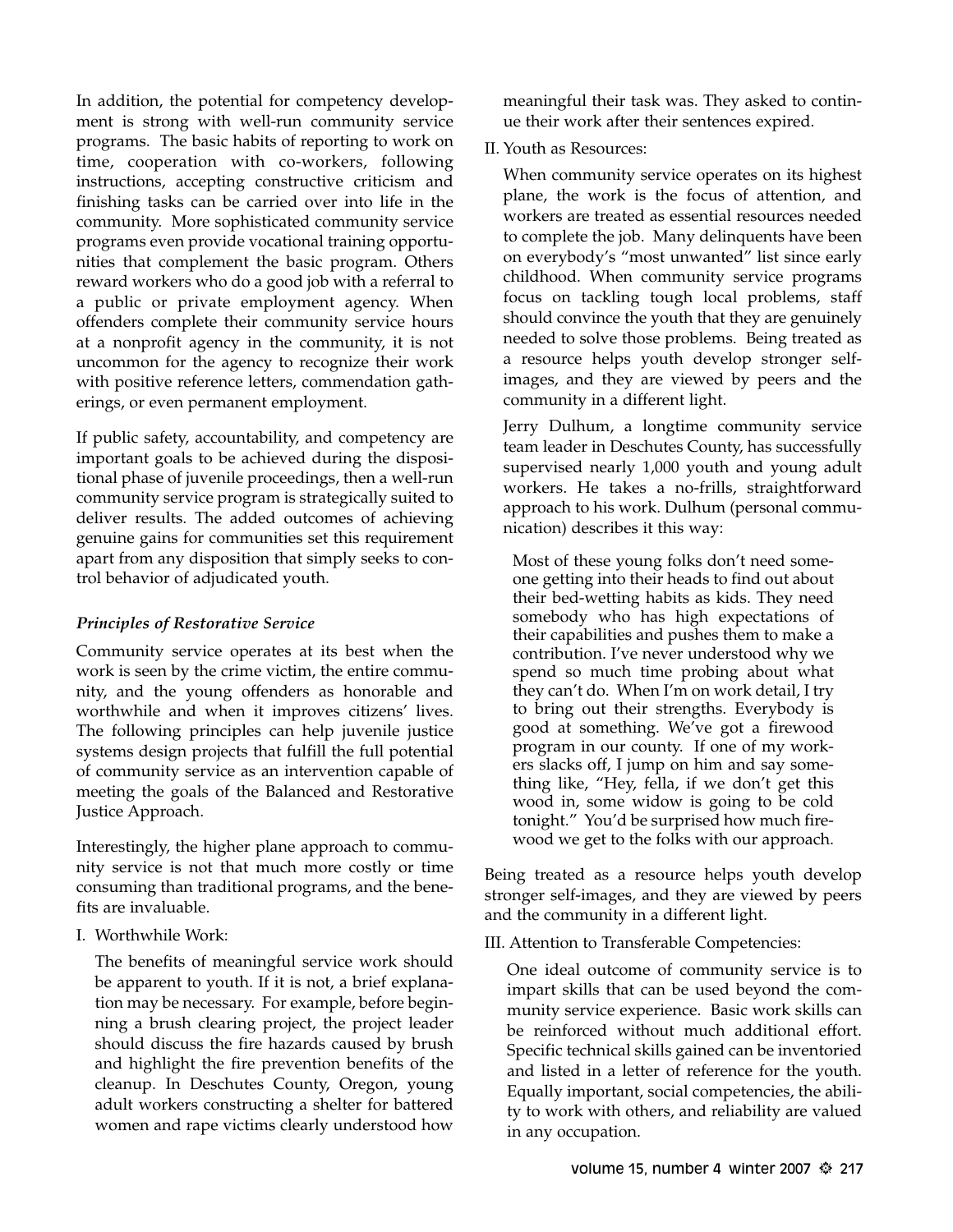IV. Sense of Accomplishment, Closure, and Community Recognition:

Whenever possible, projects should be designed to have a clear beginning and end. That way, youth can see firsthand the impact of their efforts. Seeing a project through to completion boosts personal satisfaction, allows staff to formally recognize workers for their contribution, and provides a complete learning experience about the benefits of community service.

Delinquent youth have prior offense records and other documentation that tend to follow them around, influencing perceptions of them in school, at work, and elsewhere. Community service allows them to accomplish something positive, to establish a record of success. Restorative community service leaders should build on this opportunity by arranging for recognition through adult service clubs. These organizations can honor participants with certificate awards, tickets to sporting events, special luncheons, and other gestures. A positive community response could contribute to the youth making better decisions.

V. Focus on Helping the Disadvantaged:

There is a special atmosphere surrounding community service projects that benefit the disadvantaged. Something seems to click with offenders when they help at Special Olympics events, work in community kitchens, or build homeless shelters. Perhaps it has something to do with the role reversal—they are doing something for someone less fortunate.

In a report, "Young Adolescents and Community Service," Joan Schine sums it up well:

Adolescents who help to care for young children, who assist the handicapped, serve in soup kitchens, tutor their peers or younger children, visit with the aging, assist shut-ins, or advocate for the homeless are filling the void that our age of technology and specialization has created in their lives; like their counterparts of an earlier era, they are assuming meaningful roles and responding to real needs of their society as well as to their own need to be needed. (1998)

### *Service on Its Highest Plane*

Restorative community service that follows the principles discussed above fulfills the objectives of the Restorative community service strengthens what criminologists refer to as the "bond" between youthful offenders and the community. As offenders take on meaningful roles providing service to others and as they are treated as a resource rather than a problem—they increase their sense of belonging, usefulness, and attachment to the community. In turn, as the community sees offenders making meaningful contributions, it becomes more accepting and supportive.

These new directions in community service illustrate that programs can do more than establish a baseline of accountability and punishment. They can become the foundation for an entirely new set of expectations and behaviors for offenders and the community.

### *Characteristics of Cutting Edge Restorative Service Programs*

Cutting edge community service programs generally fall into five categories:

- 1. *Mentoring and Intergenerational Service*—While the past decade has seen a revived interest in mentoring programs for delinquent youth, these programs often lack the structure necessary to build and sustain a meaningful relationship between youth and adults. Service projects where youth and adults work together to improve their communities provide an important vehicle for placing participants in productive roles that increase bonding and solidify the mentoring relationship. One of the most innovative and exciting manifestations of this youth/adult service is the involvement of seniors, especially low income seniors, in working with youth on intergenerational projects. These projects are placing youth and seniors in meaningful service roles that appear to be breaking down barriers between generations while building understanding, a sense of interdependence, and mutual support.
- 2. *Economic Development*—Whenever possible, service projects should be chosen that have maximum visible impact on the quality of life for a commu-